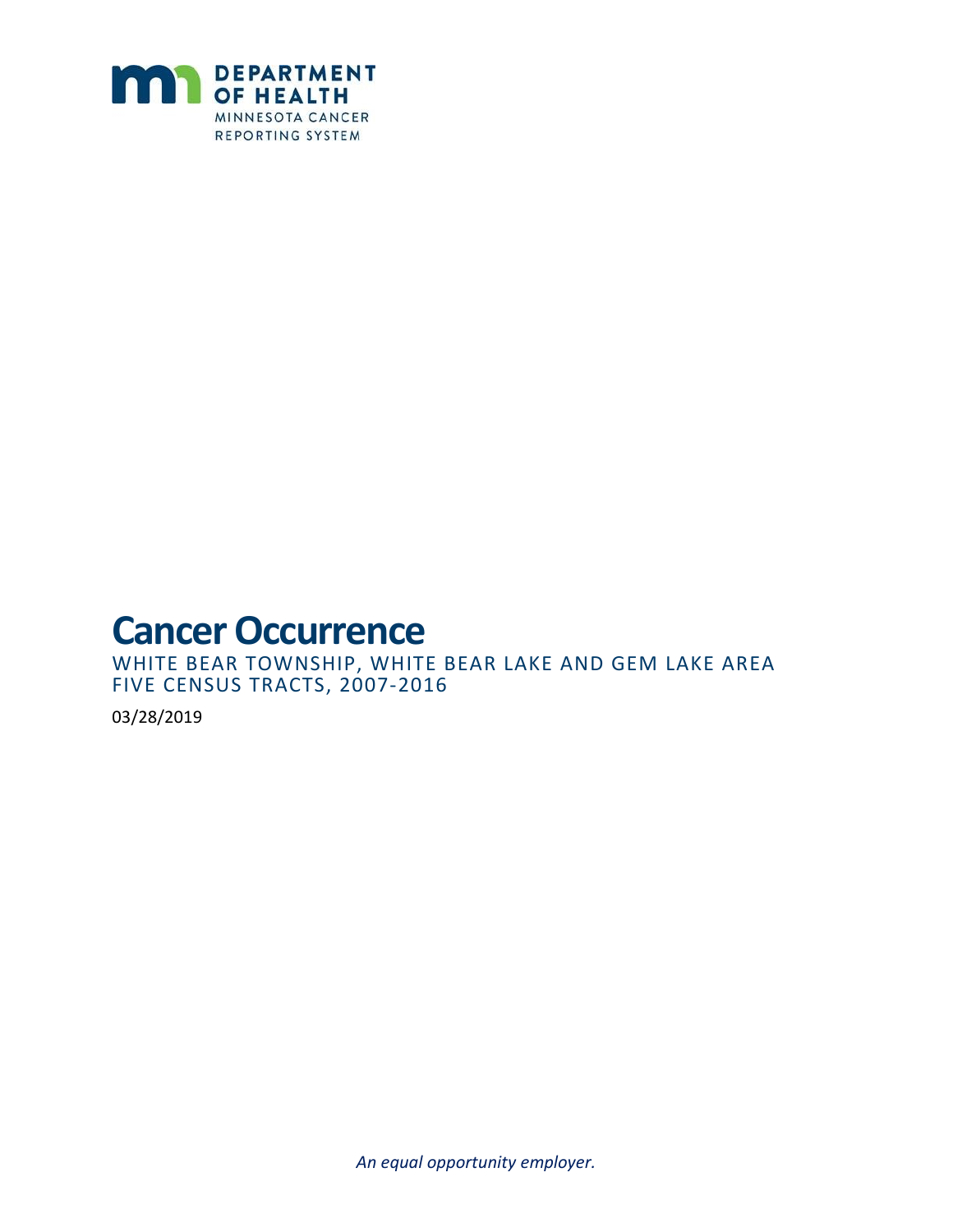#### **Cancer Occurrence in White Bear Township, White Bear Lake and Gem Lake area**

Minnesota Department of Health Minnesota Cancer Reporting System PO Box 64882 St. Paul, MN 55164-0822 651-201-5900 [health.mcrs@state.mn.us](mailto:health.mcrs@state.mn.us) [www.health.state.mn.us](https://www.health.state.mn.us/)

*To obtain this information in a different format, call 651-201-5900. Printed on recycled paper.*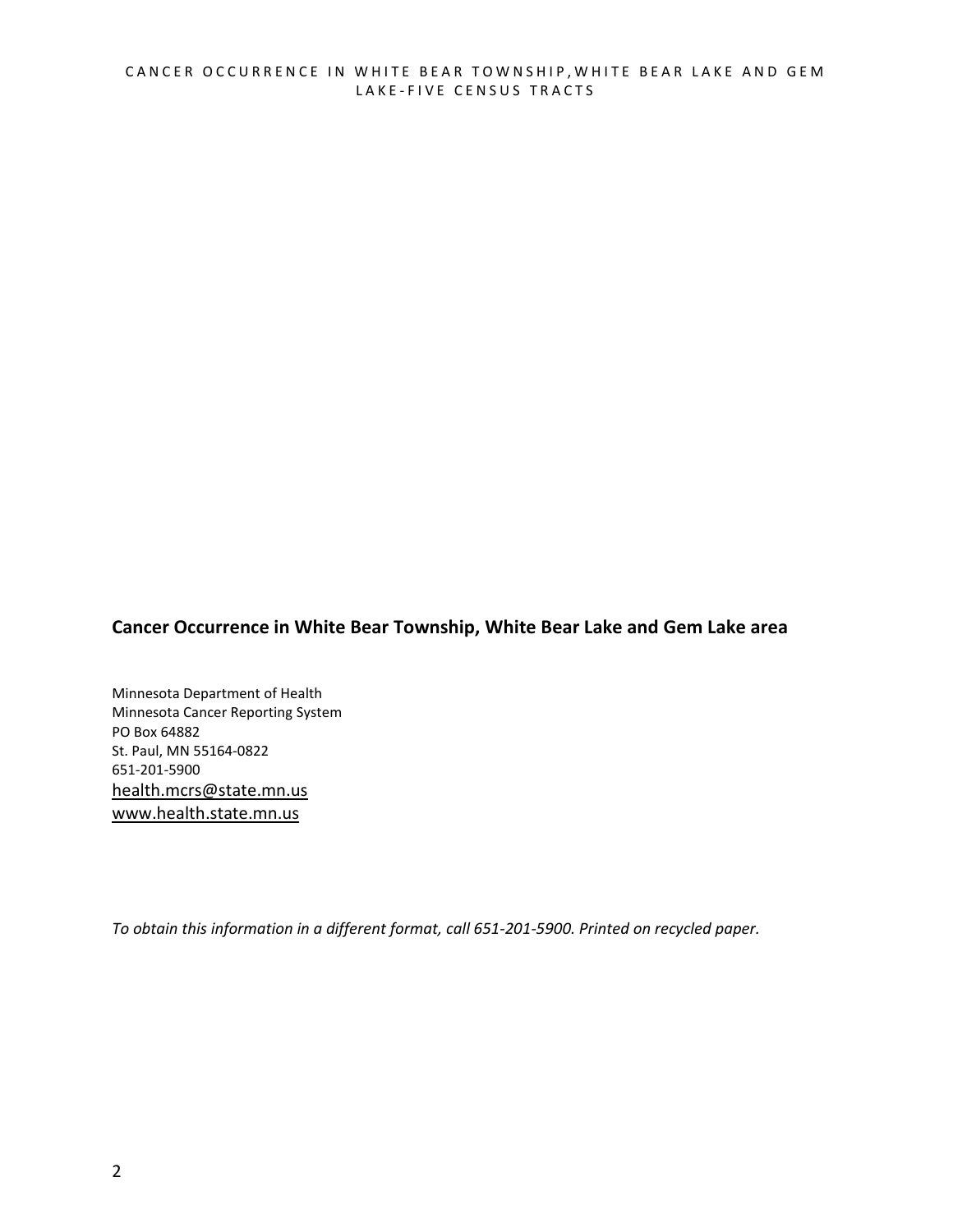# **Contents**

| Usefulness and Limitations of Community Cancer Rates in Addressing Environmental Cancer    |  |
|--------------------------------------------------------------------------------------------|--|
|                                                                                            |  |
|                                                                                            |  |
| Table 2. Observed and Expected Cancer Incidence Among Females 12                           |  |
|                                                                                            |  |
| Figure 3. Estimate of U.S. cancer mortality attributable to various known risk factors  14 |  |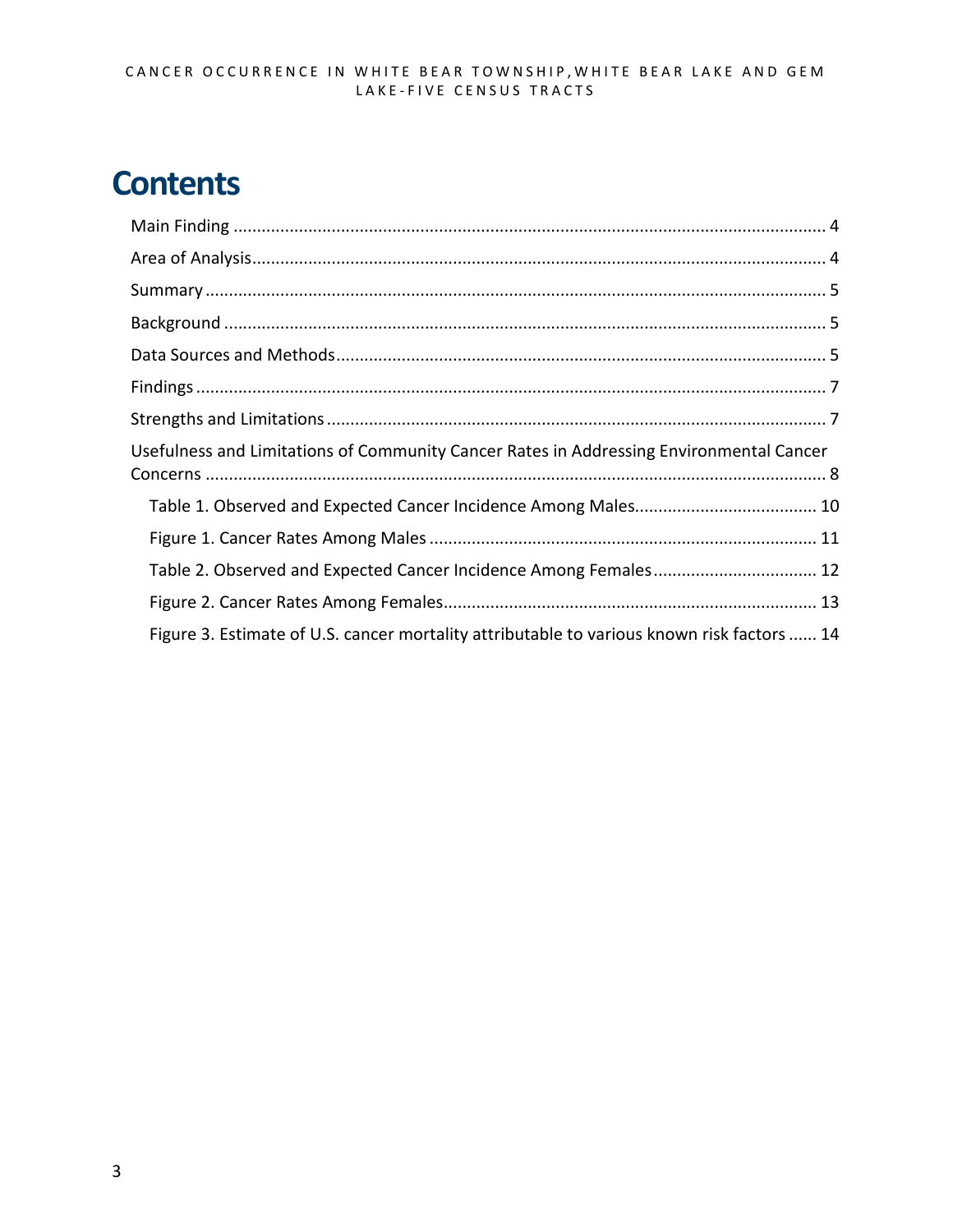# <span id="page-3-0"></span>**Main Finding**

A detailed study encompassing ten years of cancer data firmly establishes that overall cancer incidence rates in five census tracts in the White Bear Township, White Bear Lake and Gem Lake area are virtually identical to cancer rates in the Twin Cities Metro area.

# <span id="page-3-1"></span>**Area of Analysis**

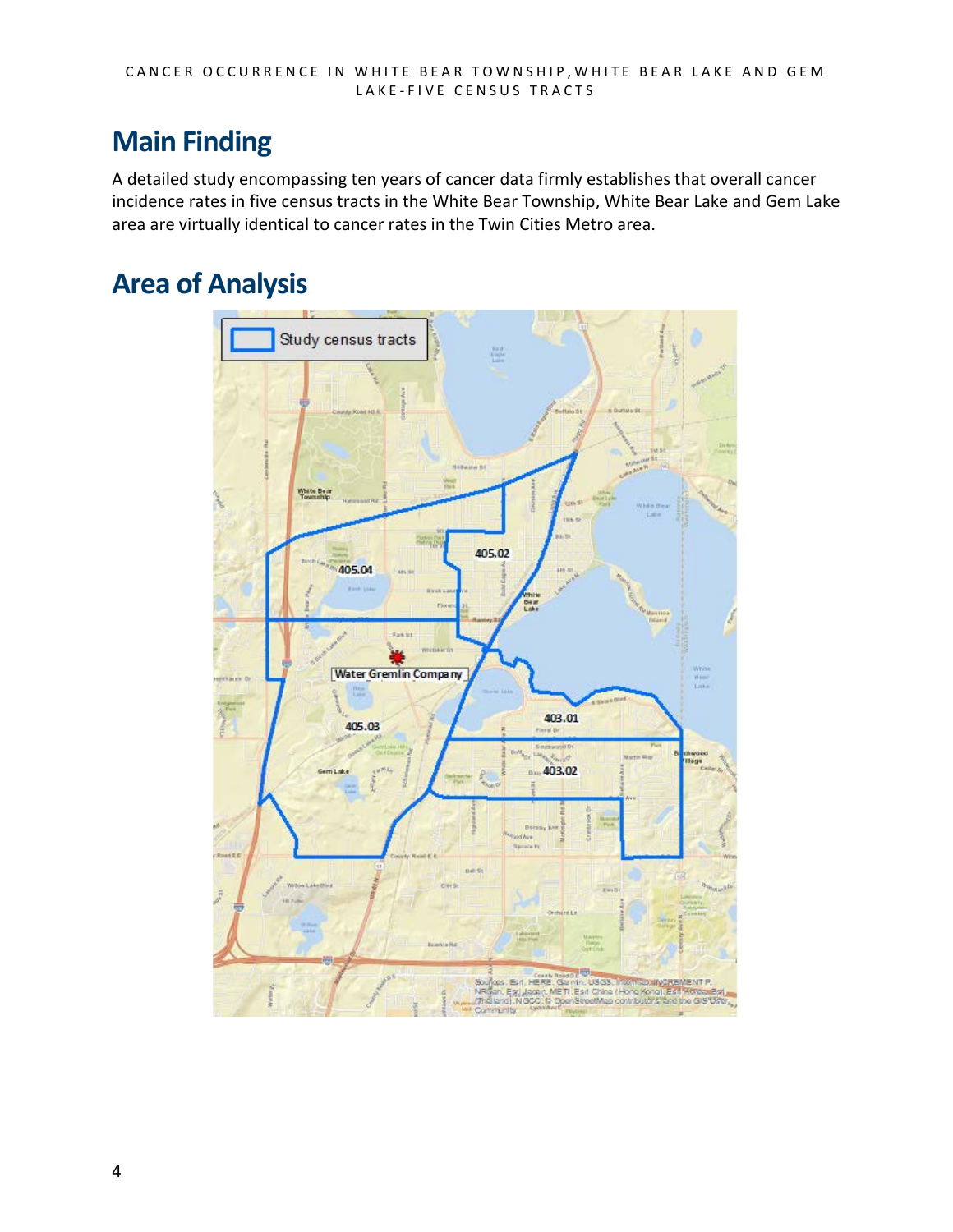### <span id="page-4-0"></span>**Summary**

There have been cancer concerns among many White Bear Township, White Bear Lake and Gem Lake area residents related to past releases of Trichloroethylene (TCE) to the air by the Water Gremlin facility [\(see map location above\)](#page-3-1). The purpose of this report is to provide a complete and accurate profile of cancer occurrence among residents living in the five census [tracts](#page-3-1) surrounding the Water Gremlin facility. Data from the Minnesota Cancer Reporting System (MCRS) was used to compare cancer rates among individuals living in the census tracts surrounding the facility at the time of their diagnosis with cancer rates in the seven county Twin Cities metropolitan area during the most recent 10-year period for which complete data were available (2007-2016).

Overall cancer rates in the area of analysis were virtually identical to Metro-area rates. For both genders combined, 970 cancers were diagnosed over the 10-year period, compared to the expected number of 978.

Due to their smaller numbers and greater variability (over time or from one location to another), the rates of specific types of cancer at a community (or even county) level are generally much less stable or informative and permit few conclusions. No excesses or deficits of cancers were observed in the ten years of data. The number of residents in the study area currently living with any history of cancer likely exceeds 940 individuals.

While environmental contaminants are the frequent focus of community cancer concerns, the primary determinants of cancer risk include smoking, obesity, diet, lack of exercise, UV radiation, alcohol, viruses, genetics, reproductive history, medications, and occupation.

# <span id="page-4-1"></span>**Background**

The Minnesota Pollution Control Agency (MPCA) and the Minnesota Department of Health (MDH) have published documents describing the release of TCE from the Water Gremlin facility and related actions. They can be found at the following web sites.

MPCA:

[Water Gremlin trichloroethylene \(TCE\) Area of Concern](https://www.pca.state.mn.us/air/water-gremlin-trichloroethylene-tce-area-concern)

MDH:

Water Gremlin [Site - Community concern \(TCE\)](https://www.health.state.mn.us/communities/environment/hazardous/sites/watergremlininc.html)

# <span id="page-4-2"></span>**Data Sources and Methods**

The MCRS is Minnesota's statewide cancer registry (database) and has operated since 1988. It collects diagnostic and related data on all cancer diagnoses among Minnesota residents. The data come from hospitals, clinics, and pathology laboratories and are carefully reviewed for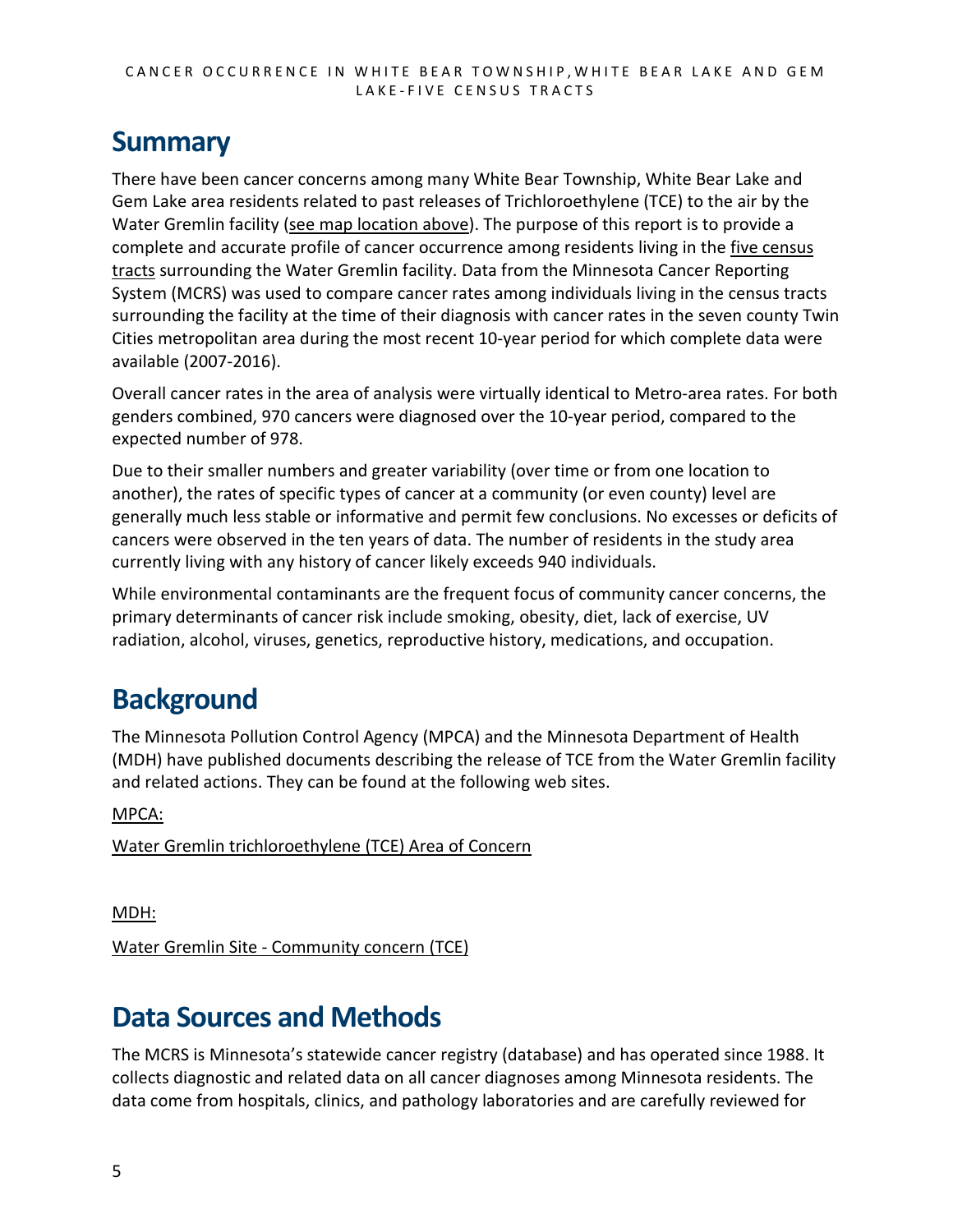completeness and accuracy. Independent audits estimate completeness of the MCRS at over 99%.

Cancer cases for the five census tracts in the White Bear Township, White Bear Lake and Gem Lake area were identified from the MCRS for the most recent 10-year period for which complete data were available: 2007-2016. Five census tracts (040301, 040302, 040502, 040503, 040504) were used to identify residents who received a new diagnosis of cancer in that period and resided near the Water Gremlin facility in the area of analysis.

When examining cancer rates in a community or county with a relatively small population, the preferred approach is to compare the actual "observed" number of newly occurring cancers to the estimated "expected" number (calculated with the assumption that the community had the same cancer rates as some larger comparison population). For this analysis, cancer rates for the seven-county Twin Cities Metro area during 2007-2016 were used for comparison to the census tracts. The "expected" number of cancers was estimated by applying Metro area cancer rates (by age and gender) to the population of the five census tracts from the 2010 census. Eighteen age categories were used to estimate expected cancer cases separately for males and females. Only the age and gender distributions of the population are taken into account when determining "expected" cancers since these important risk factors alone are known. However, other significant determinants of cancer risk such as smoking history, medical history, family history, obesity, diet, occupation, reproductive history, infectious agents (e.g. human papilloma virus, hepatitis viruses), or other established risk factors are unknown and cannot be taken into account.

For ease of comparison, the observed number of cancers divided by the expected number gives an observed-to-expected ratio (also called the Standardized Incidence Ratio). If the two numbers were identical (which only rarely happens), this ratio would be 1.00. If there were twice as many cancers as expected, the ratio would be 2.00; if there were half as many cancers as expected, the ratio would be 0.50. For each such ratio, a 95% confidence interval was calculated and is also shown in this report. The confidence intervals represent a range in which the ratio is expected to be 95% of the time; this means there is a 5% chance that the ratio could be outside the range. The confidence intervals give an additional measure of the variability and uncertainty that is encountered when examining cancer rates in a community and comparing them to expected rates.

If a confidence interval does not encompass a value of 1.00, the ratio is considered "statistically significant" – meaning that the difference is less likely to be due to random chance. However, there is still some further uncertainty that is not reflected in the confidence intervals which do not take into account random differences which can be expected whenever multiple comparisons are made (e.g., comparing a large number of different types of cancer) or the effects of errors in estimating the population of the community.

This report provides information about total cancers for males and for females, as well as 20 specific types of cancers among males and 22 types of cancer among females (representing about 93% of the total cancer incidence for each gender).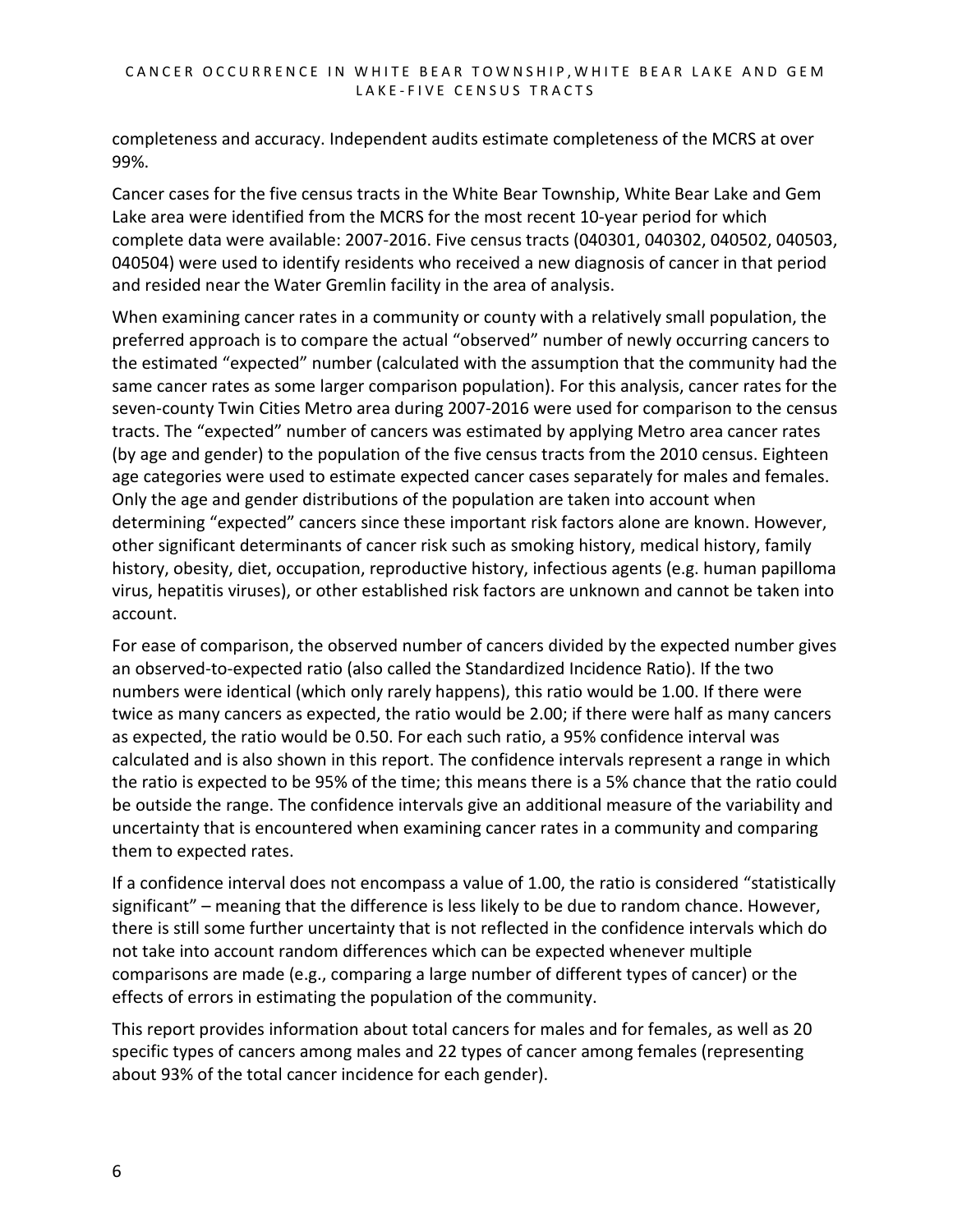# <span id="page-6-0"></span>**Findings**

Cancer incidence describes the rates and number of newly diagnosed cancers over a specified time period[. Table 1](#page-9-0) shows the observed and expected numbers of cases for all cancers combined and for the most frequent types of cancer among males in the [five census tracts](#page-3-1) in the area of analysis. The observed-to-expected ratios and statistical 95% confidence intervals are also shown. [Table 2](#page-10-1) provides the same information for females. The same ratios and confidence intervals are also shown graphically in [Figure 1](#page-10-0) and [Figure 2](#page-11-1) for males and females, respectively.

For all cancers combined over the 10-year period 2007-2016, there were no significant differences between the observed and expected numbers of cancers (based on Metro area rates) for males or for females. For males, there were 471 newly diagnosed cancers versus 478 expected cancers (ratio of 0.98). For females, there were 499 observed cancers compared to 500 expected cancers (ratio of 1.00). For both genders combined, there were 970 newly diagnosed cancers over the 10-year time period, compared to the expected number of 978 for an overall ratio of 0.99. In short, the overall cancer rate in five census tracts in the area of analysis is virtually identical to the Metro area rate.

# <span id="page-6-1"></span>**Strengths and Limitations**

The major strength of this analysis is the use of data from the MCRS to examine and compare cancer incidence rates. All newly diagnosed cancers among Minnesota residents are reported to the MCRS. MCRS data has been shown to meet the highest standards of data completeness and accuracy. Examining rates of newly diagnosed cancers provides the most detailed and complete profile of cancer occurrence among Minnesota residents statewide.

Detailed population data (18 age categories for each gender) for the requested census tracts were required to determine the expected number of new cancers. Data from 2010 United States Census were used to provide an approximate population distribution for the ten year time period. There are fluctuations in populations over time but the US census is the most accurate account of the population. MCRS data are available at the census tract level which correspond exactly with the population data.

While this study provides a relatively clear picture of overall cancer incidence among these residents living in the area of analysis, the picture is much less stable or informative for many specific types of cancer due to the small numbers of cases at a community level. This problem was partially overcome by aggregating cancer data over a ten year period.

Finally, these cancer data represent the occurrence of cancer among people who lived in the community at the time of diagnosis (cancer incidence) during the period 2007-2016. However, the time period for the development of cancer (latency period) is typically several decades. Many cancers diagnosed today are possibly due to exposures and lifestyle experiences that began or occurred many years ago. As in any community, there will be migration from one neighborhood to another as well as migration into and out of these communities over time.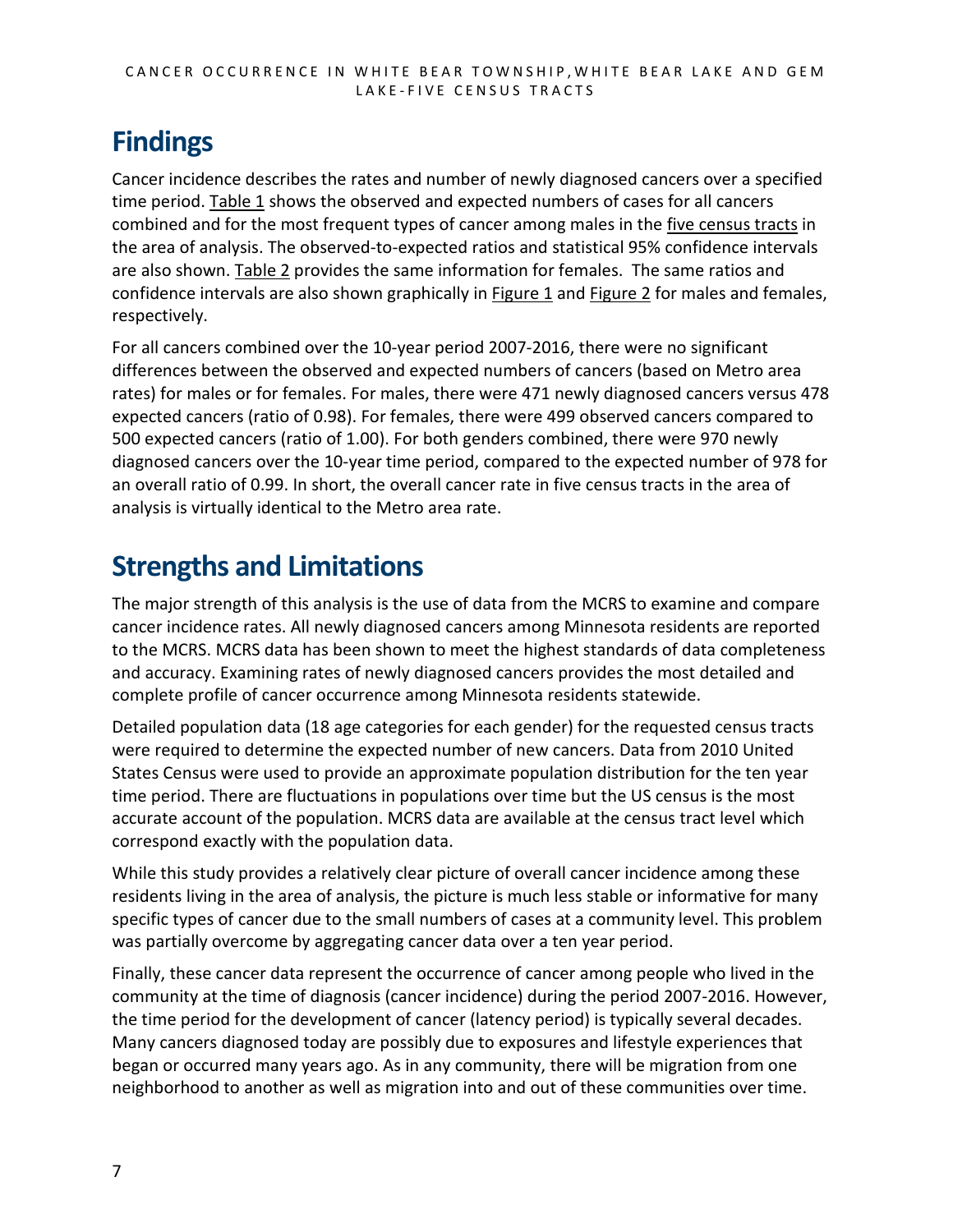### <span id="page-7-0"></span>**Usefulness and Limitations of Community Cancer Rates in Addressing Environmental Cancer Concerns**

The MCRS is a vital tool for examining cancer rates and trends in Minnesota and MCRS data are extremely useful in facilitating epidemiologic studies of specific cancers, quality of care studies, evaluating screening and prevention programs, and many other purposes. While community cancer rates have a high degree of statistical uncertainty and must be interpreted cautiously, such data are also very useful in addressing public concerns over cancer rates in a county or a community by providing a more complete and accurate profile of cancer occurrence. However, for many reasons, analyses of community cancer rates are rarely useful in documenting potential cancer risks from low levels of environmental pollutants.

- Cancer is not a single disease but a group of more than 100 different diseases. Cancers differ in their rates of occurrence, risk factors, treatment, and survivorship. Unfortunately, cancer is not a rare disease, especially when considered in terms of lifetime risk. Not including the most common forms of skin cancer, the average lifetime risk of developing some type of cancer (in situ or malignant) is approximately 44% among males and 41% among females [\(National Cancer Institute: The Cancer Query](https://surveillance.cancer.gov/devcan/canques.html)  [System\)](https://surveillance.cancer.gov/devcan/canques.html). On average then, almost one in two people will have a diagnosis of cancer during their lifetimes. For any individual, of course, the lifetime risk will be dependent on many personal factors such as smoking history, obesity, alcohol use, family history, and other risk factors.
- The time period for the development of cancer (latency period) is typically several decades, such that many cancers diagnosed today are due to exposures and lifestyle experiences that began or occurred many years ago. Unfortunately, it is often not possible to know when and to what extent newly identified contaminants would have created the potential for exposure in a community. Furthermore, due to the high mobility of our population, many residents in a community may not reside there for more than five years prior to their diagnosis of cancer. Thus, community cancer rates are frequently comprised of individuals who differ in their residential histories in the community, their personal risk factors for cancer, as well as in their potential exposures to environmental contaminants.
- While we have no control over risk factors such as age, race, family history, and genetics, much of our cancer risk is strongly influenced by lifestyle factors that we can control. Such lifestyle risk factors include cigarette smoking, obesity, alcohol consumption, ionizing and solar radiation, certain infectious agents (e.g., hepatitis viruses), occupation, and physical inactivity [\(Figure 3\)](#page-12-1). Those factors account about 60% of cancer deaths in the U.S. Other lifestyle factors that increase risk include reproductive patterns, sexual behavior, and medications. However, even when no modifiable risk factors are known that can reduce the risk of developing a cancer, screening and early diagnosis may prevent or reduce the risk of death.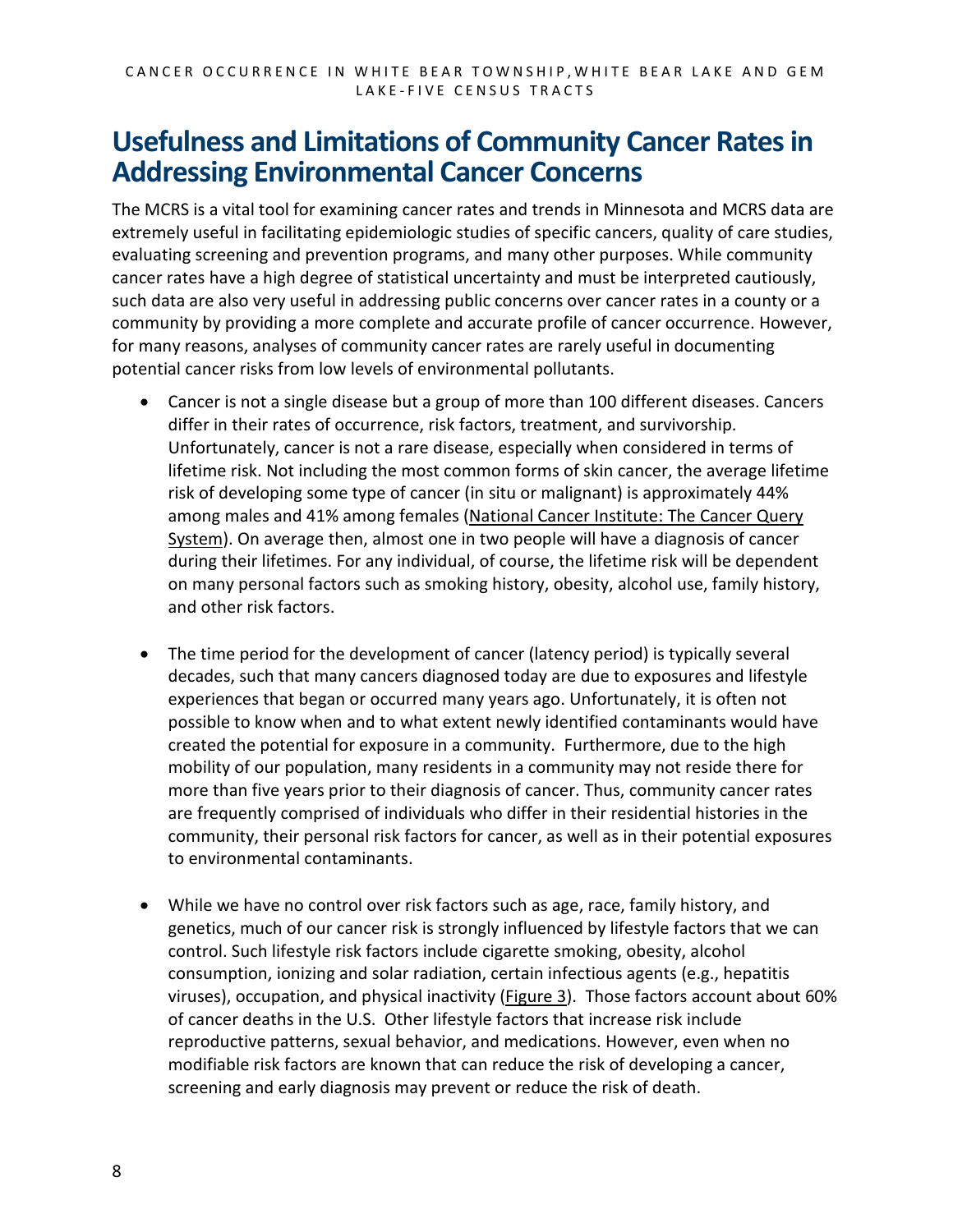#### CANCER OCCURRENCE IN WHITE BEAR TOWNSHIP, WHITE BEAR LAKE AND GEM LAKE-FIVE CENSUS TRACTS

- While little is known about the causes of some types of cancer (e.g., brain tumors), for many types of cancer, specific risk factors have been identified. For some cancers, these known risk factors account for a significant proportion of cancer occurrence (e.g., 85- 90% of lung cancer is attributable to smoking; 95% of cervical cancer is due to the Human Papilloma Virus). Communities and counties can vary widely in terms of known risk factors for cancer, contributing to the variability of cancer rates. While age and gender distributions in a community can routinely be accounted for, lack of information about other known determinants of cancer incidence (such as smoking histories) in a given population makes it difficult to attribute any observed excess or deficit in cancer rates to a given cause.
- Well-designed epidemiological studies, in addition to toxicological research, are necessary to answer questions about the extent to which an environmental exposure may be contributing to the occurrence of cancers in human populations. Indeed, most known human carcinogens have been identified through epidemiologic studies of occupational groups. Cancer risks are much more likely to be detected in the workplace rather than in a community setting since (1) occupational exposures are generally much greater than community exposures; (2) it is frequently possible to estimate past exposures in a workplace using industrial hygiene data, job histories, and other data; and (3) it is usually possible to identify all the people who worked at a workplace for a particular time period using personnel records.
- State and federal regulatory standards and guidelines are intended to limit exposures to potential carcinogens to very low risks, for example, one additional cancer in 100,000 people with lifetime exposure. This level of cancer risk is purposefully many thousands of times lower than cancer risks that can be detected by epidemiologic studies or examination of community cancer rates.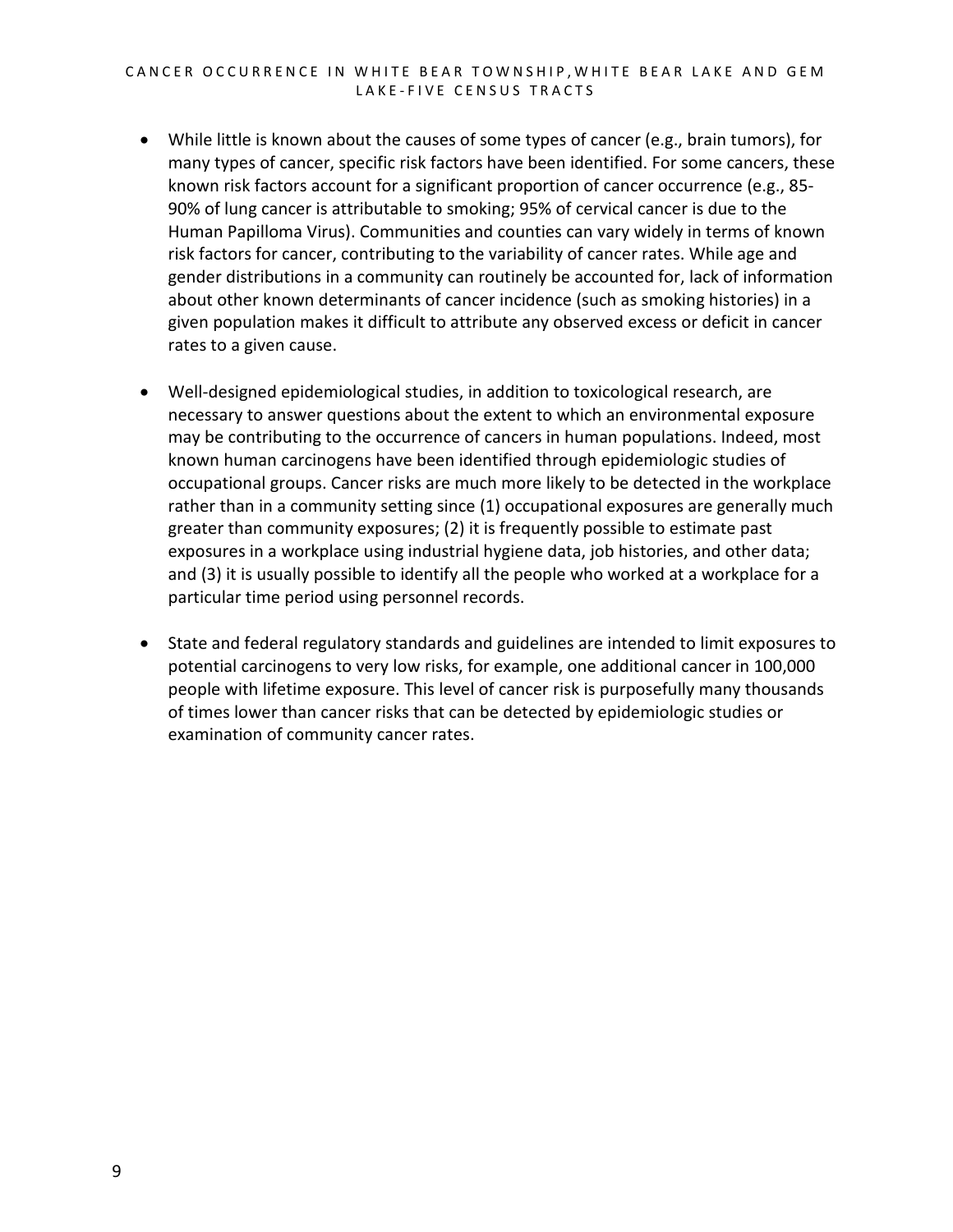#### <span id="page-9-0"></span>Table 1. Observed and Expected Cancer Incidence Among Males

|                             |                          |                                 | <b>Observed to</b>       | 95%                                    |
|-----------------------------|--------------------------|---------------------------------|--------------------------|----------------------------------------|
| Cancer                      | <b>Observed</b><br>Cases | <b>Expected</b><br><b>Cases</b> | <b>Expected</b><br>Ratio | Confidence<br><b>Interval of Ratio</b> |
| <b>All Cancers Combined</b> | 471                      | 478                             | 0.98                     | (0.90, 1.08)                           |
| <b>Bladder</b>              | 43                       | 35                              | 1.24                     | (0.89, 1.66)                           |
| <b>Brain</b>                | 8                        | $\overline{7}$                  | 1.12                     | (0.49, 2.21)                           |
| <b>Colorectal</b>           | 39                       | 41                              | 0.96                     | (0.68, 1.31)                           |
| <b>Esophagus</b>            | 6                        | $\overline{7}$                  | 0.84                     | (0.31, 1.82)                           |
| Hodgkin Lymphoma            | 4                        | 3                               | 1.37                     | (0.37, 3.51)                           |
| <b>Kidney</b>               | 23                       | 21                              | 1.12                     | (0.71, 1.68)                           |
| Larynx                      | 3                        | 5                               | 0.60                     | (0.12, 1.76)                           |
| Leukemia                    | 18                       | 20                              | 0.89                     | (0.53, 1.41)                           |
| <b>Liver</b>                | 8                        | 10                              | 0.80                     | (0.35, 1.58)                           |
| Lung                        | 46                       | 57                              | 0.81                     | (0.59, 1.07)                           |
| <b>Melanoma</b>             | 26                       | 32                              | 0.81                     | (0.53, 1.19)                           |
| <b>Multiple Myeloma</b>     | 10                       | 8                               | 1.26                     | (0.60, 2.32)                           |
| Non-Hodgkin Lymphoma        | 28                       | 26                              | 1.09                     | (0.73, 1.58)                           |
| Oral                        | 12                       | 16                              | 0.73                     | (0.38, 1.28)                           |
| <b>Pancreas</b>             | 14                       | 13                              | 1.07                     | (0.59, 1.80)                           |
| <b>Prostate</b>             | 150                      | 128                             | 1.17                     | (0.99, 1.37)                           |
| Soft tissue                 | 4                        | 4                               | 1.08                     | (0.29, 2.76)                           |
| <b>Stomach</b>              | $\overline{7}$           | 8                               | 0.91                     | (0.37, 1.88)                           |
| <b>Testes</b>               | 5                        | 6                               | 0.91                     | (0.29, 2.12)                           |
| <b>Thyroid</b>              | $\overline{7}$           | 6                               | 1.26                     | (0.51, 2.60)                           |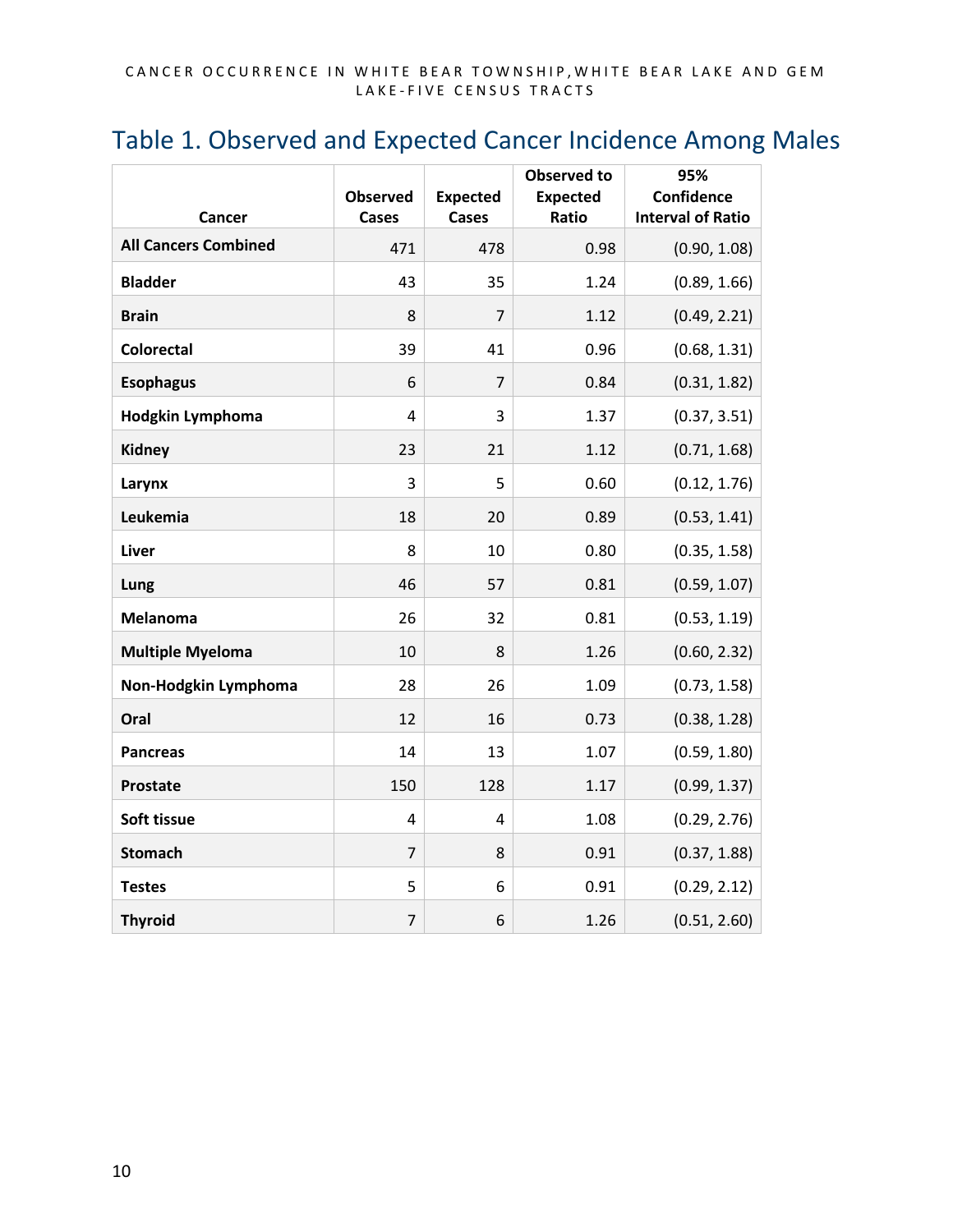<span id="page-10-0"></span>

<span id="page-10-1"></span>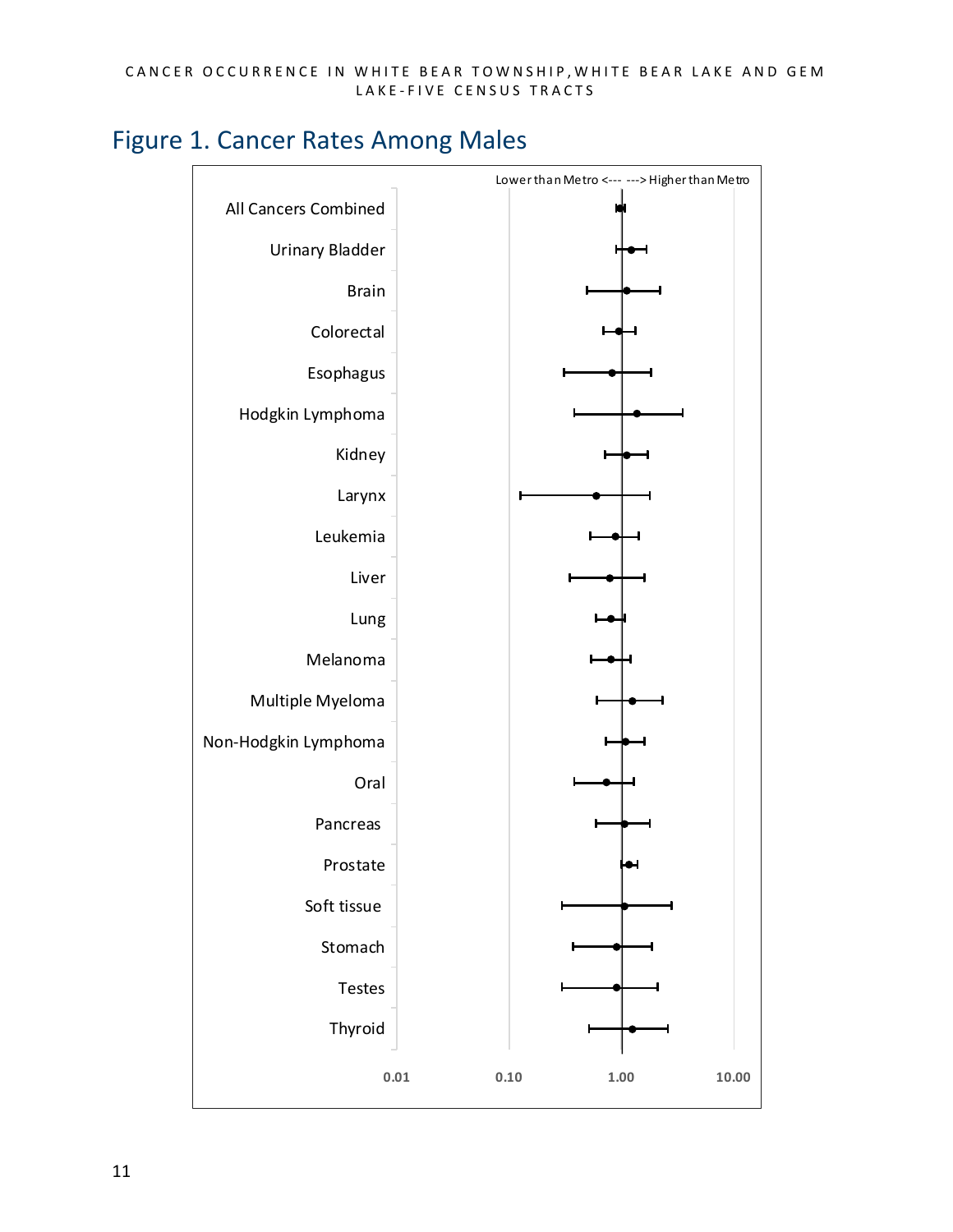#### <span id="page-11-0"></span>Table 2. Observed and Expected Cancer Incidence Among Females

<span id="page-11-1"></span>

|                             | <b>Observed</b> | <b>Expected</b> | <b>Observed to</b><br><b>Expected</b> | 95%<br>Confidence        |
|-----------------------------|-----------------|-----------------|---------------------------------------|--------------------------|
| Cancer                      | Cases           | <b>Cases</b>    | Ratio                                 | <b>Interval of Ratio</b> |
| <b>All Cancers Combined</b> | 499             | 500             | 1.00                                  | (0.91, 1.09)             |
| <b>Bladder</b>              | 8               | 12              | 0.67                                  | (0.29, 1.32)             |
| <b>Brain</b>                | 4               | 6               | 0.67                                  | (0.18, 1.73)             |
| <b>Breast</b>               | 166             | 152             | 1.09                                  | (0.93, 1.27)             |
| <b>Cervix</b>               | 5               | 5               | 0.92                                  | (0.30, 2.15)             |
| <b>Colorectal</b>           | 47              | 45              | 1.05                                  | (0.77, 1.39)             |
| <b>Esophagus</b>            | $\mathbf{1}$    | 3               | 0.38                                  | (0.01, 2.13)             |
| <b>Hodgkin Lymphoma</b>     | 4               | $\overline{2}$  | 1.74                                  | (0.47, 4.45)             |
| Kidney                      | $\overline{7}$  | 12              | 0.60                                  | (0.24, 1.23)             |
| Larynx                      | 3               | $\mathbf{1}$    | 2.38                                  | (0.49, 6.96)             |
| Leukemia                    | 13              | 14              | 0.91                                  | (0.48, 1.55)             |
| Liver                       | $\overline{2}$  | 5               | 0.41                                  | (0.05, 1.49)             |
| Lung                        | 69              | 65              | 1.07                                  | (0.83, 1.35)             |
| Melanoma                    | 29              | 25              | 1.14                                  | (0.76, 1.64)             |
| <b>Multiple Myeloma</b>     | 6               | 6               | 0.94                                  | (0.35, 2.05)             |
| Non-Hodgkin Lymphoma        | 23              | 22              | 1.05                                  | (0.67, 1.58)             |
| Oral                        | 5               | 8               | 0.59                                  | (0.19, 1.38)             |
| Ovary                       | 12              | 13              | 0.93                                  | (0.48, 1.62)             |
| <b>Pancreas</b>             | 13              | 13              | 1.00                                  | (0.53, 1.70)             |
| Soft tissue                 | $\mathbf{1}$    | 3               | 0.32                                  | (0.01, 1.81)             |
| <b>Stomach</b>              | 3               | 5               | 0.63                                  | (0.13, 1.85)             |
| <b>Thyroid</b>              | 10              | 17              | 0.60                                  | (0.29, 1.10)             |
| <b>Uterus</b>               | 34              | 35              | 0.98                                  | (0.68, 1.37)             |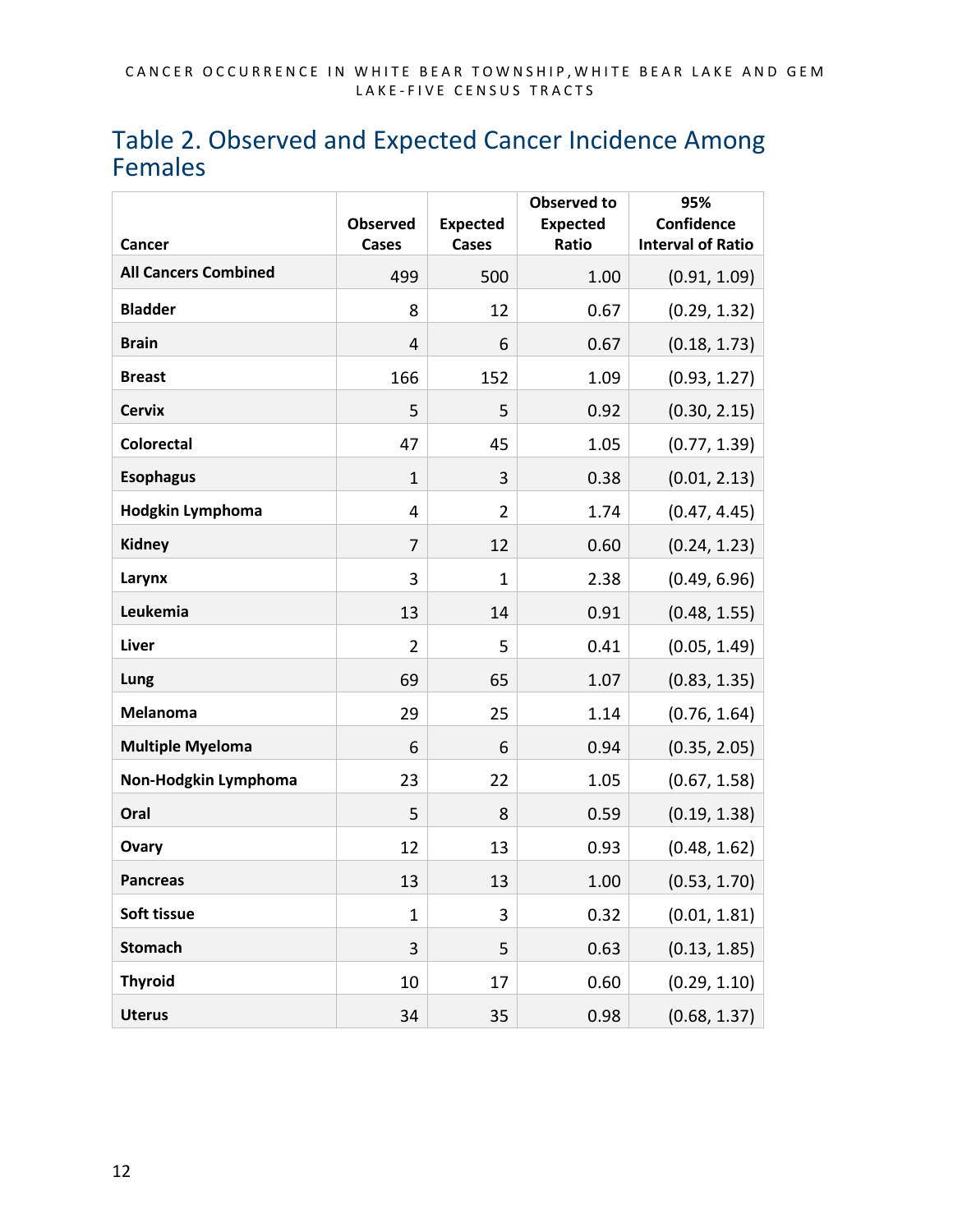#### <span id="page-12-0"></span>Figure 2. Cancer Rates Among Females

<span id="page-12-1"></span>